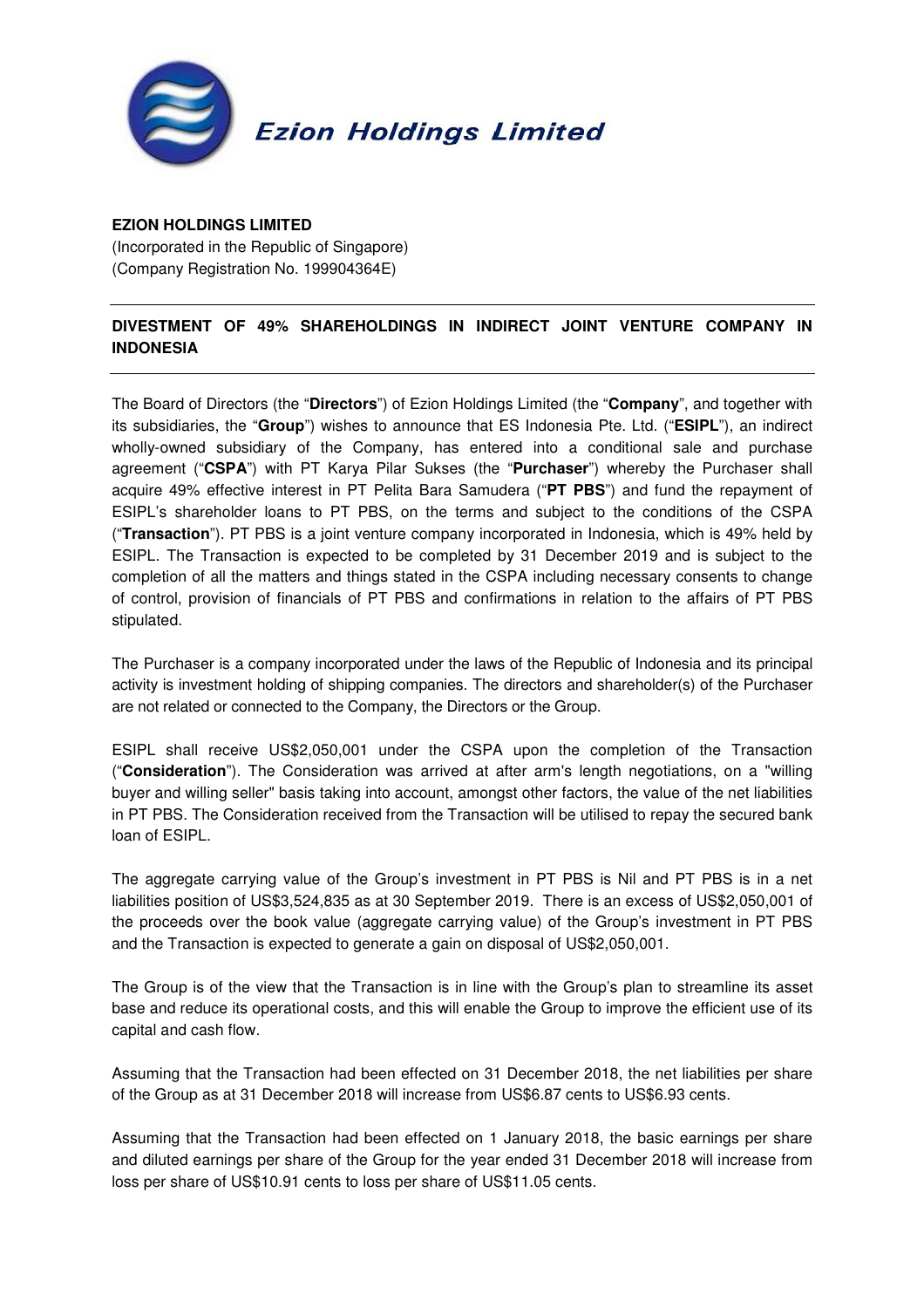

The relative figures for the Transaction computed on the bases set out in Rule 1006 of the Listing Manual are as follows:

| <b>Rule 1006</b> | <b>Bases of Calculation</b>                                                                                                                                                                                                                                                                                                 | <b>Relative Figure (%)</b> |
|------------------|-----------------------------------------------------------------------------------------------------------------------------------------------------------------------------------------------------------------------------------------------------------------------------------------------------------------------------|----------------------------|
| (a)              | Net asset value of the assets to be disposed of,<br>compared with the Group's net liability value.                                                                                                                                                                                                                          | $0.24\%^{(1)}$             |
| (b)              | Net losses attributable to the assets disposed of,<br>compared with the Group's net loss.                                                                                                                                                                                                                                   | $0.15\%$ <sup>(2)</sup>    |
| (c)              | Aggregate value of the consideration received,<br>compared with the Company's market capitalization <sup>(3)</sup><br>based on the total number of issued shares excluding<br>treasury shares.                                                                                                                              | $1.77\%^{(4)}$             |
| (d)              | Number of equity securities issued by the Company as<br>consideration for an acquisition, compared with the<br>number of equity securities previously in issue.                                                                                                                                                             | Not applicable             |
| (e)              | The aggregate volume or amount of proved and<br>probable reserves to be disposed of, compared with<br>the aggregate of the group's proved and probable<br>reserves. This basis is applicable to a disposal of<br>mineral, oil or gas assets by a mineral, oil and gas<br>company, but not to an acquisition of such assets. | Not applicable             |

## **Notes:**

- (1) Based on the Group's share of the net liabilities value of PT PBS of US\$1,727,169 and net liabilities value of the Group of US\$705.3 million, as of 30 September 2019.
- (2) Based on the Group's share of net losses generated by the PT PBS of US\$1,350,000 for the nine months period ended 30 September 2019 and net losses of the Group of US\$447.8 million, as of 30 September 2019.
- (3) Based on the market capitalization of the Company of S\$160,269,689 (US\$116,028,154).
- (4) The aggregate value of the Consideration is US\$2,050,001.

Based on the above, as the relative figures amount to 5% or less, the Transaction constitutes a nondiscloseable transaction under Rule 1008 of the Listing Manual of the Singapore Exchange Securities Trading Limited, and does not require the approval of shareholders of the Company.

None of the Directors or substantial shareholders of the Company has any interest, direct or indirect, in the Transaction, save for their shareholdings in the Company.

No person is proposed to be appointed as a Director of the Company in connection with the Transaction and accordingly, no service contracts in relation thereto will be entered into by the Company.